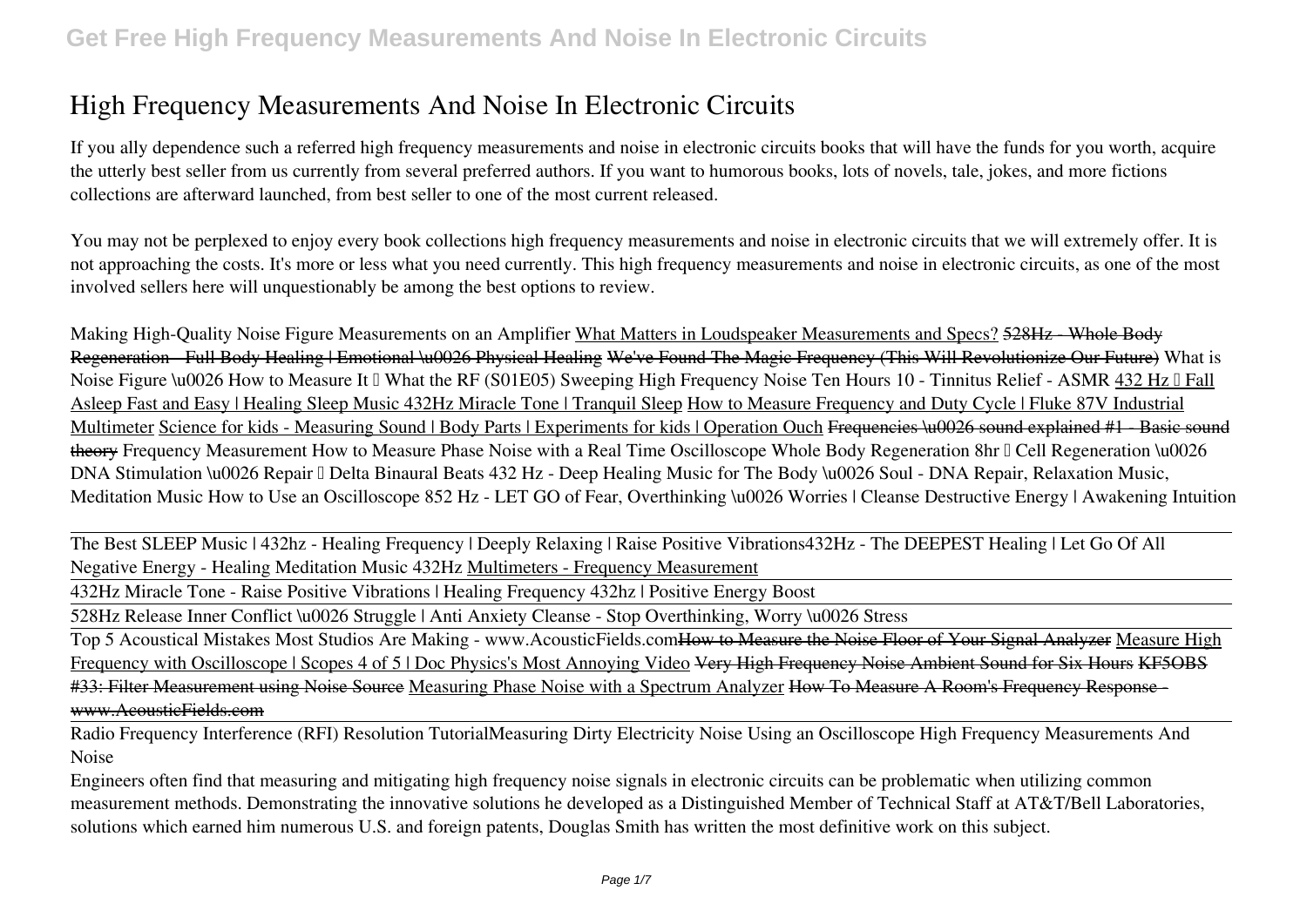*High Frequency Measurements and Noise in Electronic ...*

Buy High Frequency Measurements and Noise in Electronic Circuits Softcover reprint of the original 1st ed. 1993 by Douglas C. Smith (ISBN: 9781461498766) from Amazon's Book Store. Everyday low prices and free delivery on eligible orders.

*High Frequency Measurements and Noise in Electronic ...*

Buy High Frequency Measurements and Noise in Electronic Circuits by Douglas C. Smith from Waterstones today! Click and Collect from your local Waterstones or get FREE UK delivery on orders over £20.

*High Frequency Measurements and Noise in Electronic ...*

High Frequency Measurements, Noise, and Troubleshooting in Electronic Circuits Day One - Measurements Scope Probe Measurements II Introduction and background including live demonstration  $\Box$  Kirchoff and Faraday voltage measurements  $\Box$  Noise sources and effects  $\Box$  Experiment that lowers confidence in measured results

*High Frequency Measurements, Noise, and Troubleshooting in ...*

Noise Measure Noise Measure is a measure of the noise quality of the part when noise factor and gain are both considered to an infinite extension of the cascade equation, e.g. it is a measure of the system performance limit. in linear units of F=Noise Factor and G=Gain in linear units. Receiver Noise Power Input

#### *Noise and Noise Measurements - RF Cafe*

At frequencies above 100 kHz, the absorption attenuation increases rapidly and decreases the signal-to-noise ratio (SNR). Also, incomplete compensation for the attenuation may result in measurement error. This paper addresses the effects of the attenuation and noise on high frequency measurements of acoustic backscatter from fish.

*Effects of Noise and Absorption on High Frequency ...*

Engineers often find that measuring and mitigating high frequency noise signals in electronic circuits can be problematic when utilizing common measurement methods. Demonstrating the innovative solutions he developed as a Distinguished Member of Technical Staff at AT&T/Bell Laboratories, solutions which earned him numerous U.S. and foreign patents, Douglas Smith has written the most definitive work on this subject.

*High Frequency Measurements and Noise in Electronic ...*

The frequency range often specified for audio components is between 20 Hz to 20 kHz, which broadly reflects the human hearing range (the highest audible frequency for most people is less than 20 kHz, with 16 kHz being more typical). Components with 'flat' frequency responses are often described as being linear.

*Audio system measurements - Wikipedia*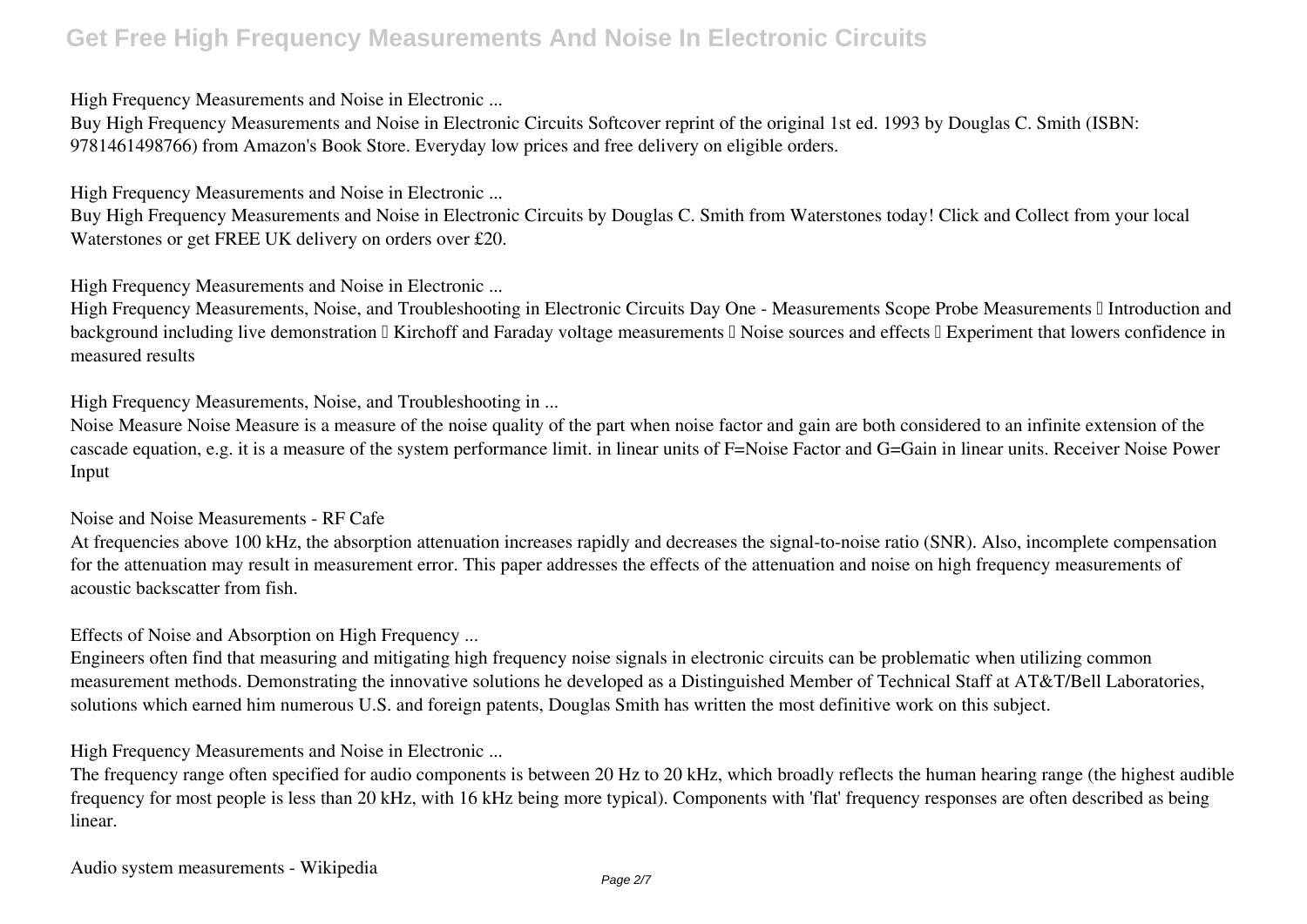The most common instruments used for measuring noise are the sound level meter (SLM), the integrating sound level meter (ISLM), and the noise dosimeter. It is important that you understand the calibration, operation and reading the instrument you use. The user's manual provided by the instrument manufacturer provides most of this information.

*Noise - Measurement of Workplace Noise : OSH Answers*

Peak Sound Pressure Measurements are made using the C- frequency weighting. This is c-weighted peak is for measuring impulse noise and is referred to as CPeak. Measurements are typically displayed as dB(C) or dBC. Or for example as LCeq, LCPeak, LCE II where the C shows the C-weighting. Z-Weighting  $\lfloor$  (Z-frequency-weighting). Z-weighted is the flat frequency response of 8Hz to 20kHz (+/- 1.5dB), this is the actual noise that is made with no weighting at all for the human ear (Z for zero).

*Understanding A, C and Z noise frequency weightings* High Frequency Measurements and Noise in Electronic Circuits: Smith, Douglas C.: Amazon.sg: Books

*High Frequency Measurements and Noise in Electronic ...* High Frequency Measurements and Noise in Electronic Circuits: Smith, Douglas C., Smith: Amazon.com.au: Books

*High Frequency Measurements and Noise in Electronic ...*

High Frequency Measurements and Noise in Electronic Circuits: Smith, Douglas C: Amazon.nl Selecteer uw cookievoorkeuren We gebruiken cookies en vergelijkbare tools om uw winkelervaring te verbeteren, onze services aan te bieden, te begrijpen hoe klanten onze services gebruiken zodat we verbeteringen kunnen aanbrengen, en om advertenties weer te geven.

*High Frequency Measurements and Noise in Electronic ...*

Buy High Frequency Measurements and Noise in Electronic Circuits by Smith, Douglas C. online on Amazon.ae at best prices. Fast and free shipping free returns cash on delivery available on eligible purchase.

*High Frequency Measurements and Noise in Electronic ...*

HFIM, acronym for high-frequency-impulse-measurement, is a type of measurement technique in acoustics, where structure-borne sound signals are detected and processed with certain emphasis on short-lived signals as they are indicative for crack formation in a solid body, mostly steel. The basic idea is to use mathematical signal processing methods such as Fourier analysis in combination with suitable computer hardware to allow for real-time measurements of acoustic signal amplitudes as well as th

*High-frequency impulse-measurement - Wikipedia* High Frequency Measurements and Noise in Electronic Circuits: Smith, Douglas C.: 9781461498766: Books - Amazon.ca

Page 3/7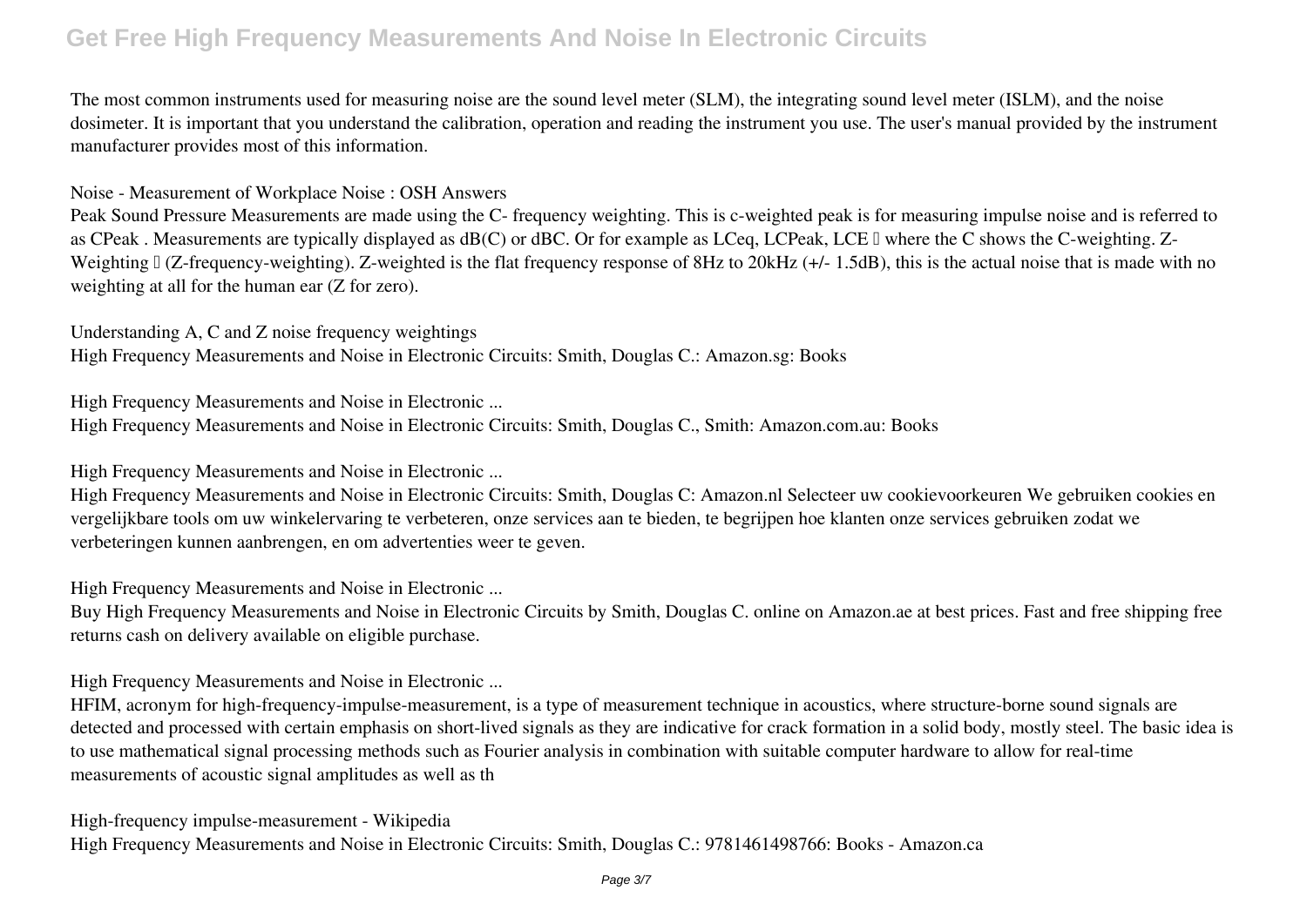*High Frequency Measurements and Noise in Electronic ...*

Compre online High Frequency Measurements and Noise in Electronic Circuits, de Smith, Douglas C. na Amazon. Frete GRÁTIS em milhares de produtos com o Amazon Prime. Encontre diversos livros escritos por Smith, Douglas C. com ótimos preços.

*High Frequency Measurements and Noise in Electronic ...*

High Frequency Measurements and Noise in Electronic Circuits: Amazon.es: Smith, Douglas C.: Libros en idiomas extranjeros

This ready reference provides electrical engineers with practical information on accurate methods for measuring signals and noise in electronic circuits as well as methods for locating and reducing high frequency noise generated by circuits or external interference. Engineers often find that measuring and mitigating high frequency noise signals in electronic circuits can be problematic when utilizing common measurement methods. Demonstrating the innovative solutions he developed as a Distinguished Member of Technical Staff at AT&T/Bell Laboratories, solutions which earned him numerous U.S. and foreign patents, Douglas Smith has written the most definitive work on this subject. Smith explains design problems related to the new high frequency electronic standards, and then systematically provides laboratory proven methods for making accurate noise measurements, while demonstrating how these results should be interpreted. The technical background needed to conduct these experiments is provided as an aid to the novice, and as a reference for the professional. Smith also discusses theoretical concepts as they relate to practical applications. Many of the techniques Smith details in this book have been previously unpublished, and have been proven to solve problems in hours rather than in the days or weeks of effort it would take conventional techniques to yield results. Comprehensive and informative, this volume provides detailed coverage of such areas as: scope probe impedance, grounding, and effective bandwidth, differential measurement techniques, noise source location and identification, current probe characteristics, operation, and applications, characteristics of sources of interference to measurements and the minimization of their effects, minimizing coupling of external noise into the equipment under test by measurements, estimating the effect of a measurement on equipment operation, using digital scopes for single shot noise measurements, prediction of equipment electromagnetic interference (EMI) emission and susceptibility of performance, null experiments for validating measurement data, the relationship between high frequency noise and final product reliability. With governmental regulations and MIL standards now governing the emission of high frequency electronic noise and the susceptibility to pulsed EMI, the information presented in this guide is extremely pertinent. Electrical engineers will find High Frequency Measurements and Noise in Electronic Circuits an essential desktop reference for information and solutions, and engineering students will rely on it as a virtual source book for deciphering the "mysteries" unique to high frequency electronic circuits.

An elective course in the final-year BEng progamme in electronic engin eering in the City Polytechnic of Hong Kong was generated in response to the growing need of local industry for graduate engineers capable of designing circuits and performing measurements at high frequencies up to a few gigahertz. This book has grown out from the lecture and tutorial materials written specifically for this course. This course should, in the opinion of the author, best be conducted if students can take a final-year design project in the same area. Examples of projects in areas related to the subject matter of this book which have been completed successfully in the last two years that the course has been run include: low-noise amplifiers, dielectric resonator-loaded oscillators and down converters in the 12 GHz as well as the 1 GHz bands; mixers; varactor-tuned and non-varactor-tuned VCOs; low-noise and power amplifiers; and<br>Page 4/7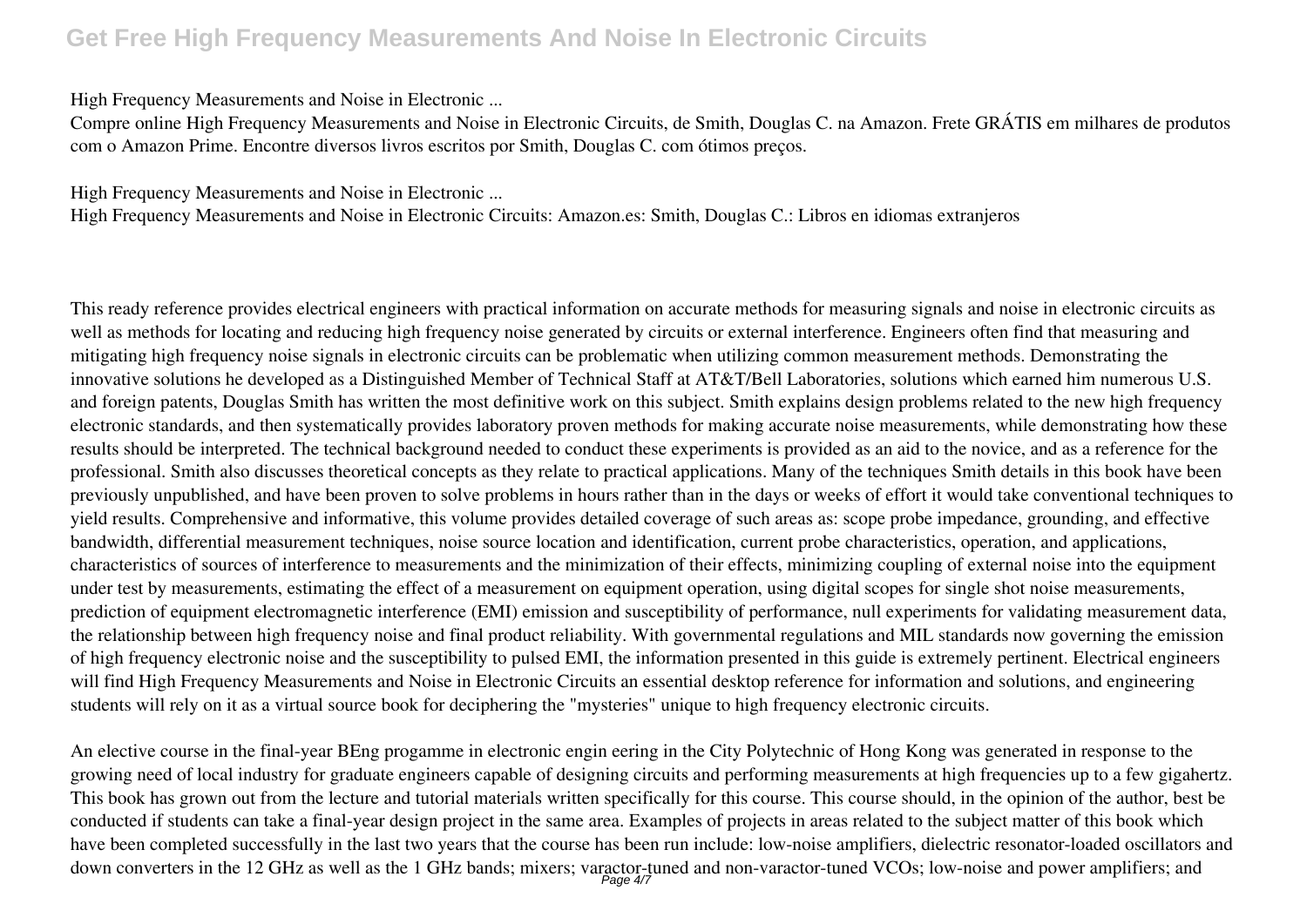filters and duplexers in the 1 GHz, 800 MHz and 500 MHz bands. The book is intended for use in a course of forty lecture hours plus twenty tutorial hours and the prerequisite expected of the readers is a general knowledge of analogue electronic circuits and basic field theory. Readers with no prior knowledge in high-frequency circuits are recom mended to read the book in the order that it is arranged.  $\sim$  \_\_\_\_\_\_ In\_t\_ro\_d\_u\_c\_tl\_·o\_n \_\_\_\_\_ ~1 ~ 1.

A classroom-tested book addressing key issues of electrical noise This book examines noise phenomena in linear and nonlinear high-frequency circuits from both qualitative and quantitative perspectives. The authors explore important noise mechanisms using equivalent sources and analytical and numerical methods. Readers learn how to manage electrical noise to improve the sensitivity and resolution of communication, navigation, measurement, and other electronic systems. Noise in High-Frequency Circuits and Oscillators has its origins in a university course taught by the authors. As a result, it is thoroughly classroom-tested and carefully structured to facilitate learning. Readers are given a solid foundation in the basics that allows them to proceed to more advanced and sophisticated themes such as computer-aided noise simulation of high-frequency circuits. Following a discussion of mathematical and systemoriented fundamentals, the book covers: \* Noise of linear one- and two-ports \* Measurement of noise parameters \* Noise of diodes and transistors \* Parametric circuits \* Noise in nonlinear circuits \* Noise in oscillators \* Quantization noise Each chapter contains a set of numerical and analytical problems that enable readers to apply their newfound knowledge to real-world problems. Solutions are provided in the appendices. With their many years of classroom experience, the authors have designed a book that is ideal for graduate students in engineering and physics. It also addresses key issues and points to solutions for engineers working in the burgeoning satellite and wireless communications industries.

Radio frequency noise is often the limiting factor in the ability of a communications receiver to discern a desired signal from man made interference. The predominate man made radio noise source in the high frequency radio band is gap type breakdown discharges on electric power distribution lines. The International Radio Consultative Committee (CCIR) has published its Report 258 which predicts the level of man made radio noise in the business, residential, rural, and quiet rural environmental categories. This thesis compares field measurements of gap type breakdown discharge generated noise, made in the high and very high frequency radio bands, to CCIR Report 258 predictions. It is shown that CCIR noise-level predictions correspond to field measurements in the low end of the high frequency band. At higher frequencies the CCIR curve consistently predicts a lower noise level than was measured in the field. An explanation for the difference between field measurements and CCIR predictions is presented. A trend noticed in the noise amplitude versus receiver bandwidth data measurements is investigated and leads to the development of a receiver bandwidth adjustment matrix. Using this matrix the noisepower measurements made in one receiver bandwidth can be scaled to a different bandwidth.

Radio frequency noise is often the limiting factor in the ability of a communications receiver to discern a desired signal from man made interference. The predominate man made radio noise source in the high frequency radio band is gap type breakdown discharges on electric power distribution lines. The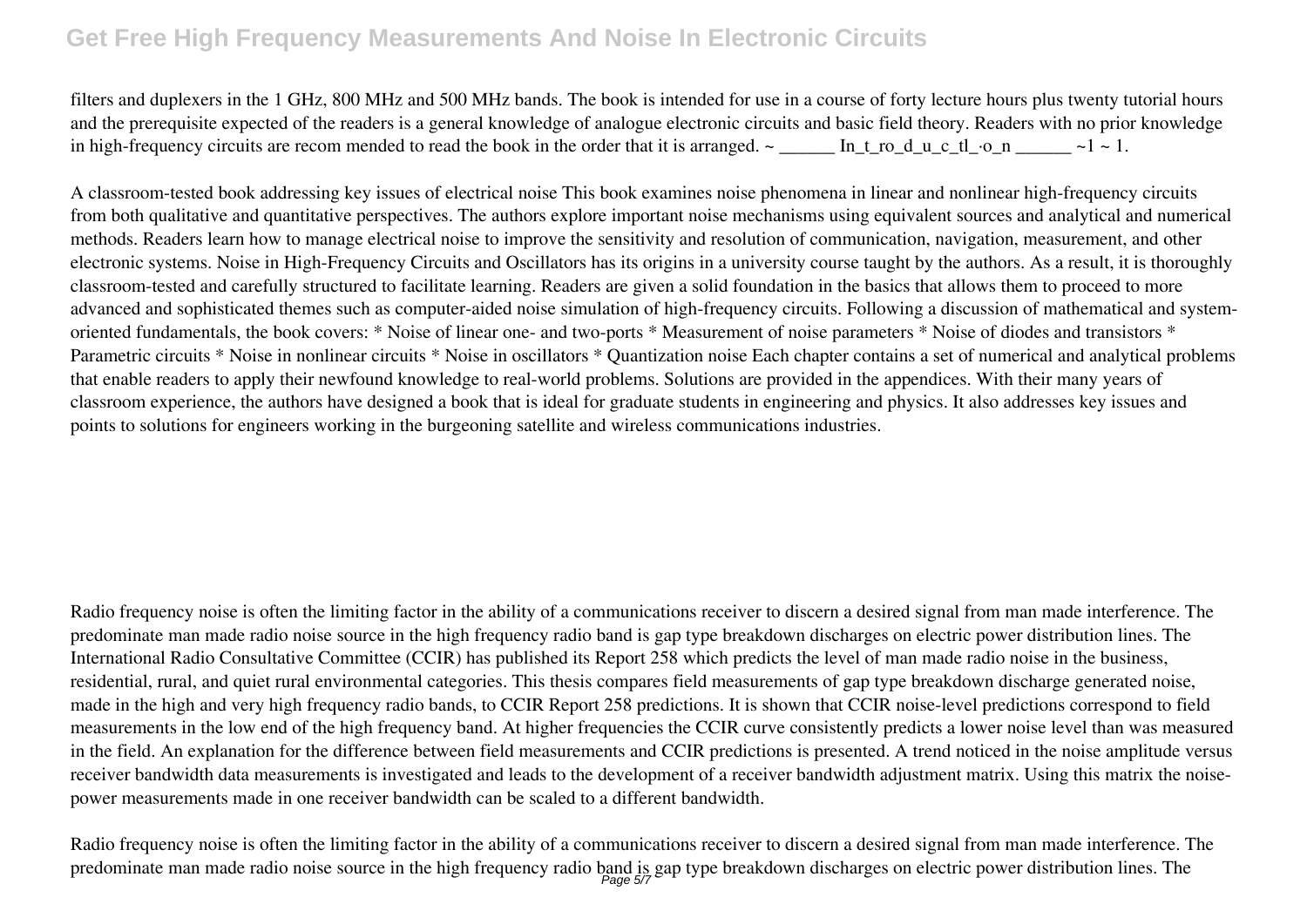International Radio Consultative Committee (CCIR) has published its Report 258 which predicts the level of man made radio noise in the business, residential, rural, and quiet rural environmental categories. This thesis compares field measurements of gap type breakdown discharge generated noise, made in the high and very high frequency radio bands, to CCIR Report 258 predictions. It is shown that CCIR noise-level predictions correspond to field measurements in the low end of the high frequency band. At higher frequencies the CCIR curve consistently predicts a lower noise level than was measured in the field. An explanation for the difference between field measurements and CCIR predictions is presented. A trend noticed in the noise amplitude versus receiver bandwidth data measurements is investigated and leads to the development of a receiver bandwidth adjustment matrix. Using this matrix the noisepower measurements made in one receiver bandwidth can be scaled to a different bandwidth.

The importance of high frequency noise performance is increasing in advanced bipolar and complementary metal-oxide semiconductor (BiCMOS) technologies because of the high demands of radio frequency (RF) and mixed-signal integrated circuits used in the 5G communication, automatic-driving sensors and internet of things (IOT) applications. While the characterization and modeling of high frequency noise of BiCMOS transistors have been a topic for many years, some important issues have not been clarified. For example, the noise correlation is not well predicted for bipolar devices, the excess noise factor is not well understood for MOSFET devices and the temperature dependence of high frequency noise in BiCMOS devices is not well studied. Focused on these issues, this research establishes the approach to extract the noise transit time from the high current compact model (HICUM), demonstrates an efficient methodology for high frequency noise prediction for silicon-germanium heterojunction bipolar transistors (SiGe HBTs) and validates the prediction methodology over size, bias and temperature. One of the issues of high frequency noise modeling of bipolar transistors is the noise correlation effect. This research explores the physical origin of high frequency noise correlation, studies the noise model of SiGe HBTs and creates an approach to extract the noise transit time from the HICUM compact model. The extracted noise transit time is validated by the tuner-based noise measurement results of sample SiGe HBTs by comparing the four noise parameters between the calculated and measured data over transistor size, bias and temperature. The results show that the noise transit time can be independent of frequency but dependent on bias and temperature. Furthermore, a complete high frequency noise prediction system is established. Based on the extraction methodology of the noise transit time from the HICUM model, this dissertation demonstrates a low-cost and time-friendly methodology to predict the full high frequency noise properties of the bipolar devices directly from the S-parameter measurement, DC measurement and the parameters from the HICUM model without the tuner-based noise measurement. Compared with the conventional tuner-based noise measurement, this methodology can save the measurement time as well as achieve a good accuracy. For MOSFET devices, the importance of excess noise factor is increasing with the transistor size scaling down to sub-100nm for high frequency noise modeling, but it has not been well studied so far. This research analyzes the excess noise factor based on the device physics and characterization results, investigates the noise sources contribution and models the high frequency noise based on Y-parameter methodology.

The ability of wireless communication devices to transmit reliable information is fundamentally limited by sources of noise related to the electronic components in use. Noise in Radio-Frequency Electronics and its Measurement has five chapters that address the theoretical aspects of this subject, and concludes with a series of exercises and solutions. The book examines the origin and sources of noise inside electronic radio-frequency circuits, their impact in telecommunications, their modeling and their measurement. Particular attention is dedicated to the origins, establishment and significance of formulas that are used when the noise characteristics of an electronic circuit are modeled or measured. This book instructs the reader in the application of the examined methods and their adaptation to solving problems, as well as how to comfortably use the presented formulas.<br>
<sub>Page 6/7</sub>